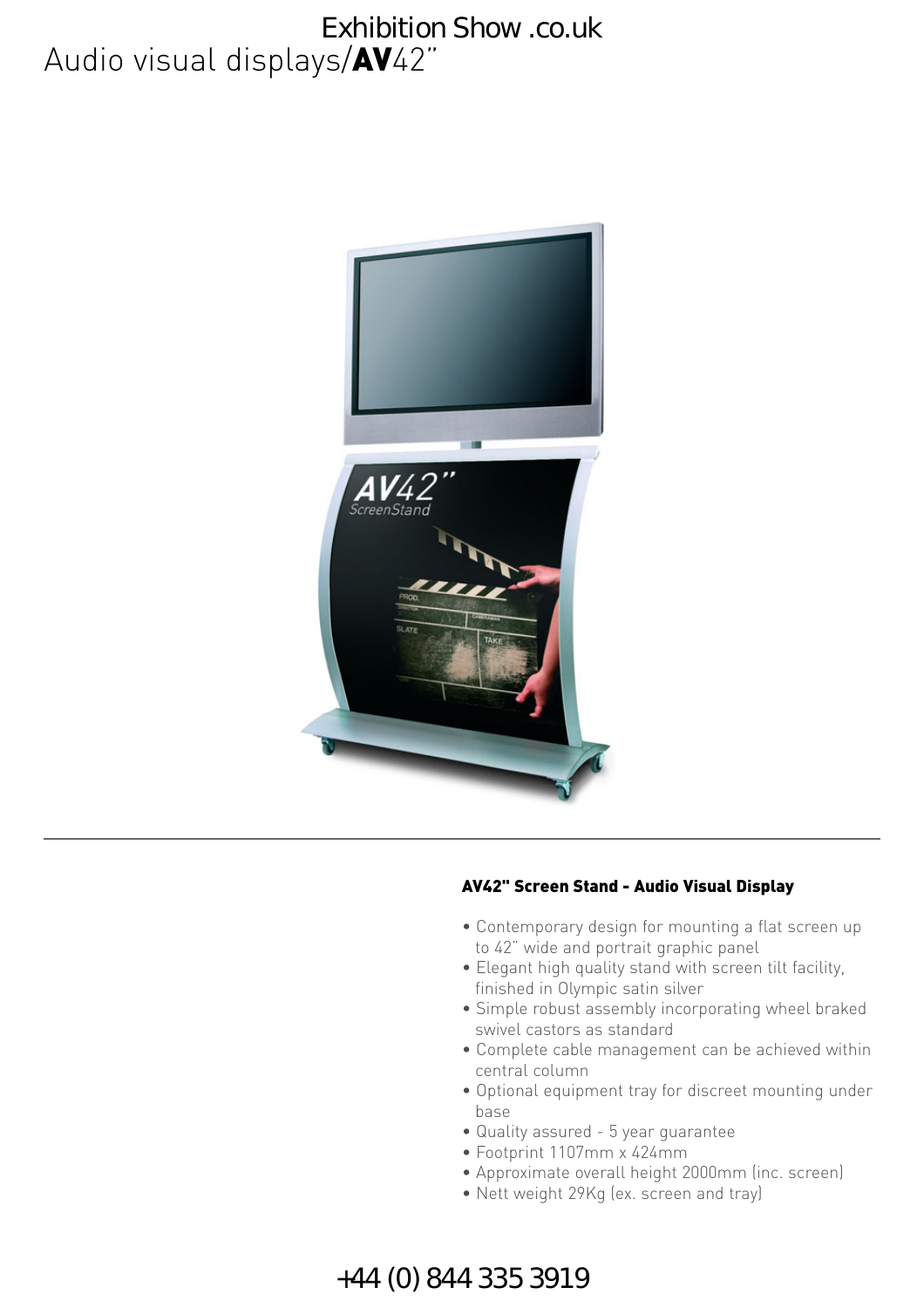## Exhibition Show .co.uk



### 1020mm x 965mm



Finished print size 1020mmH x 965mmW

Image bleed area 1040mmH x 985mmW

TOP





+44 (0) 844 335 3919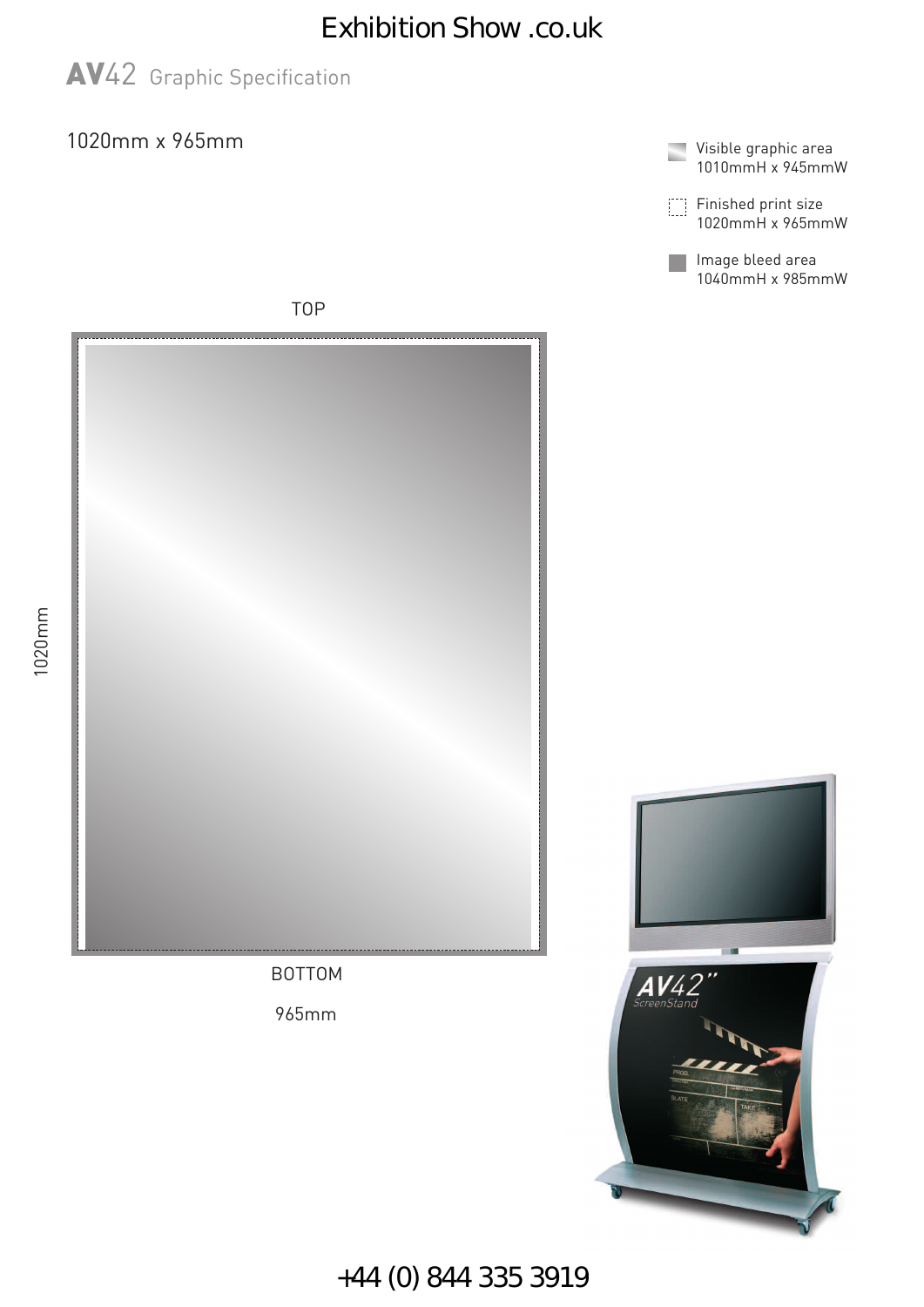## AV22", AV32"and AV42" ScreenStand Assembly Instructions Exhibition Show .co.uk



Start your assembly at stage 5 if the AV tray option was not required.



Place the ScreenStand base upside down.

6



Position the AV Tray onto the base lining up the fixing holes.



Position column centrally within central channel and fully tighten both clamp bracket screws.



Using the 4 screws and washers provided, securely fasten the AV Tray to the ScreenStand base.



Slide each curved profile into opposite ends of the central channel ensuring uprights arc away from column.



Pull off both side trim mouldings.



Use the top rail profile to determine the correct distance between the two curved uprights.



Slot your graphic in between the uprights, and cap off with the push-fit top rail.



Loosen clamp bracket at bottom of column

assembly.

Ensure uprights are positioned centrally and tighten pre-located screws (two per upright). Replace both side trim mouldings.



Bolt your monitor to the Vesa mount (AV22") or universal mount bracket (AV32" and AV42"). See the instructions supplied with your monitor. +44 (0) 844 335 3919